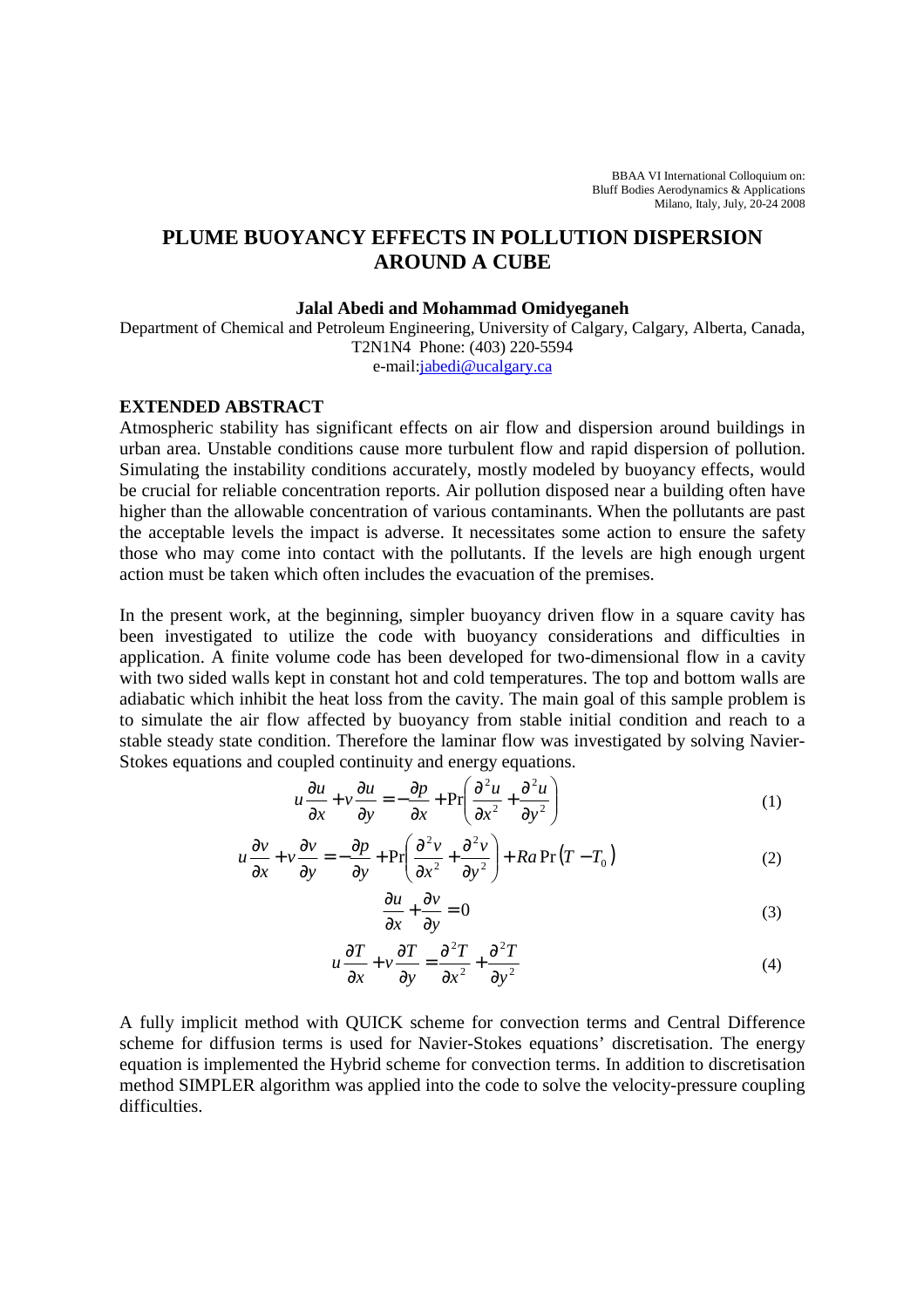Initial condition set zero for all variables and no-slip boundary condition is used for velocity. The results have been obtained for several Rayleigh numbers to investigate the effects of the parameters on the flow inside the cavity. The Prandtl number kept constant for all cases assuming the fluid inside the cavity does not change and the thermal parameters are not a strong function of temperature.

$$
Ra = \frac{\rho^2 g \Delta T L^3 \text{ Pr}}{T_0 \mu^2}
$$
 (5)

$$
Pr = \frac{\mu c_p}{k} \tag{6}
$$

In the above equations,  $\rho$  is the density of air,  $\Delta T$  is the temperature difference between cold and hot wall, *L* is the dimension of the cavity,  $\mu$  is the viscosity of air,  $T_0$  is the cold wall temperature,  $c_p$  is the specific heat of air, and  $k$  is the thermal conductivity of air.



**Figure 1: Temperature distribution inside the cavity for different Rayleigh numbers** 

Figure 1 shows that At *Ra=1000*, isotherms are parallel to the heated walls, indicating that most of the heat transfer is by heat conduction. The effect of convection is seen as the departure of the isotherms from the vertical for higher Rayleigh numbers. As the Ra increases, the effect of convection is more pronounced in the isotherms. Temperature gradients are more severe near the vertical walls, but diminish in the center.

The vortex is generated by the horizontal temperature gradient across the section. This gradient is positive everywhere, giving rise to negative (counter clockwise rotation) vorticity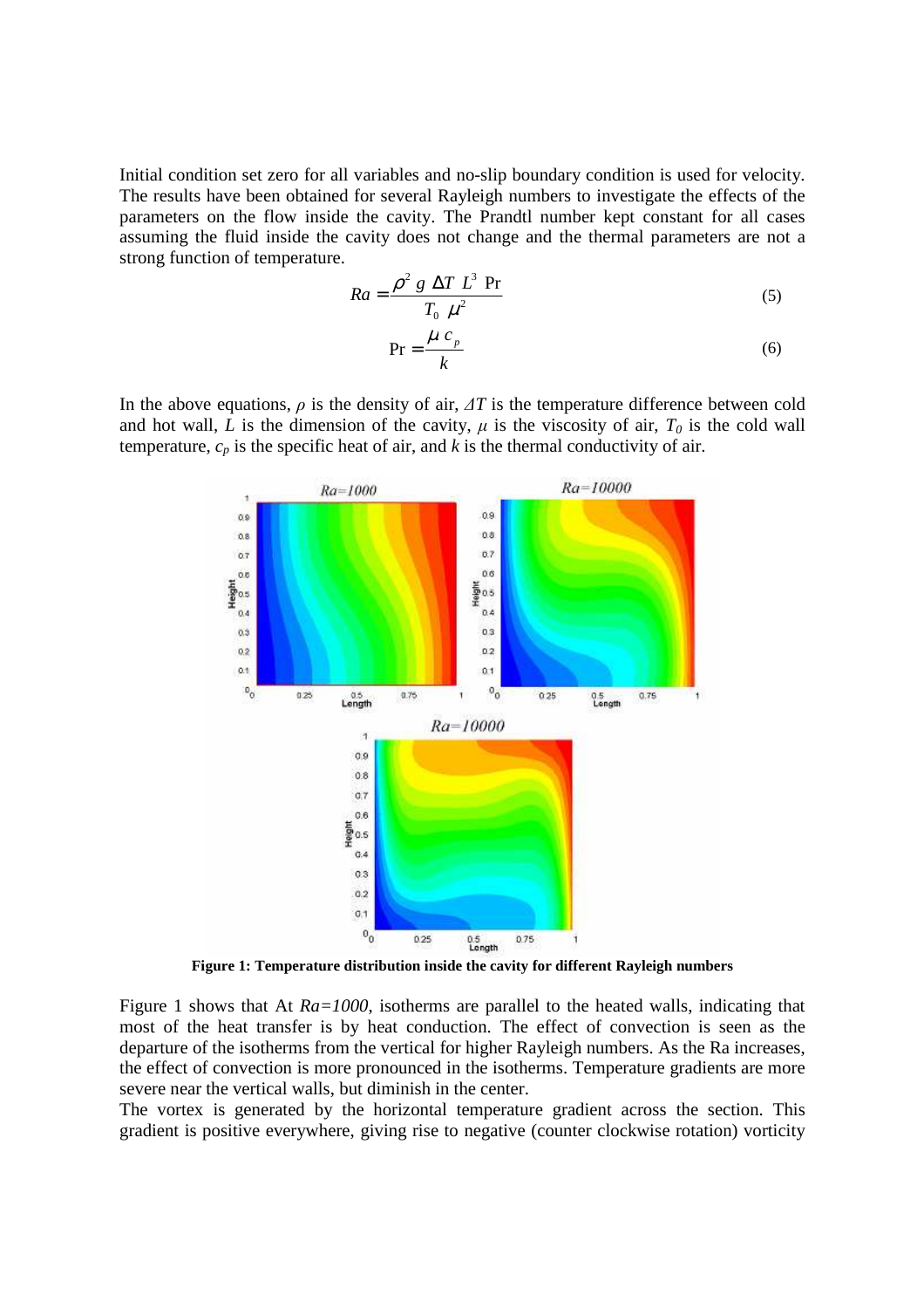at low Rayleigh number. The velocity vectors are shown in figure 2. At higher Rayleigh number, Heat transfer by convection in the viscous boundary layers alters the temperature distribution to such an extent that temperature gradients in the center are close to zero, or change sign, thus promoting negative Vorticity causes the development of secondary vortices in the core.



**Figure 2: Velocity vectors at two different Rayleigh numbers** 

The most important characteristic of the flow is the rate of heat transfer across cavity which is increased with Rayleigh number as shown in figure 3.



**Figure 3: Nusselt number across the hot wall** 

Next step is to add energy equation into the proposed code which have developed based on finite volume method to simulate air flow at the atmospheric boundary layer to predict pollution dispersion from a variety of sources. The flow field around a single building placed in a surface boundary layer is fully turbulent and very complex. There is separation and recirculation on each surface of the building and when this problem is extended to an arbitrary configuration of a building understanding the conditions of pollutant dispersion is clearly compounded. To address this work will be to apply the solution concept of Large Eddy Simulation (LES) to turbulent flow over and around buildings with sharp edges and corners. Due to the large-scale unsteady air motions around bluff bodies, LES can be expected to be